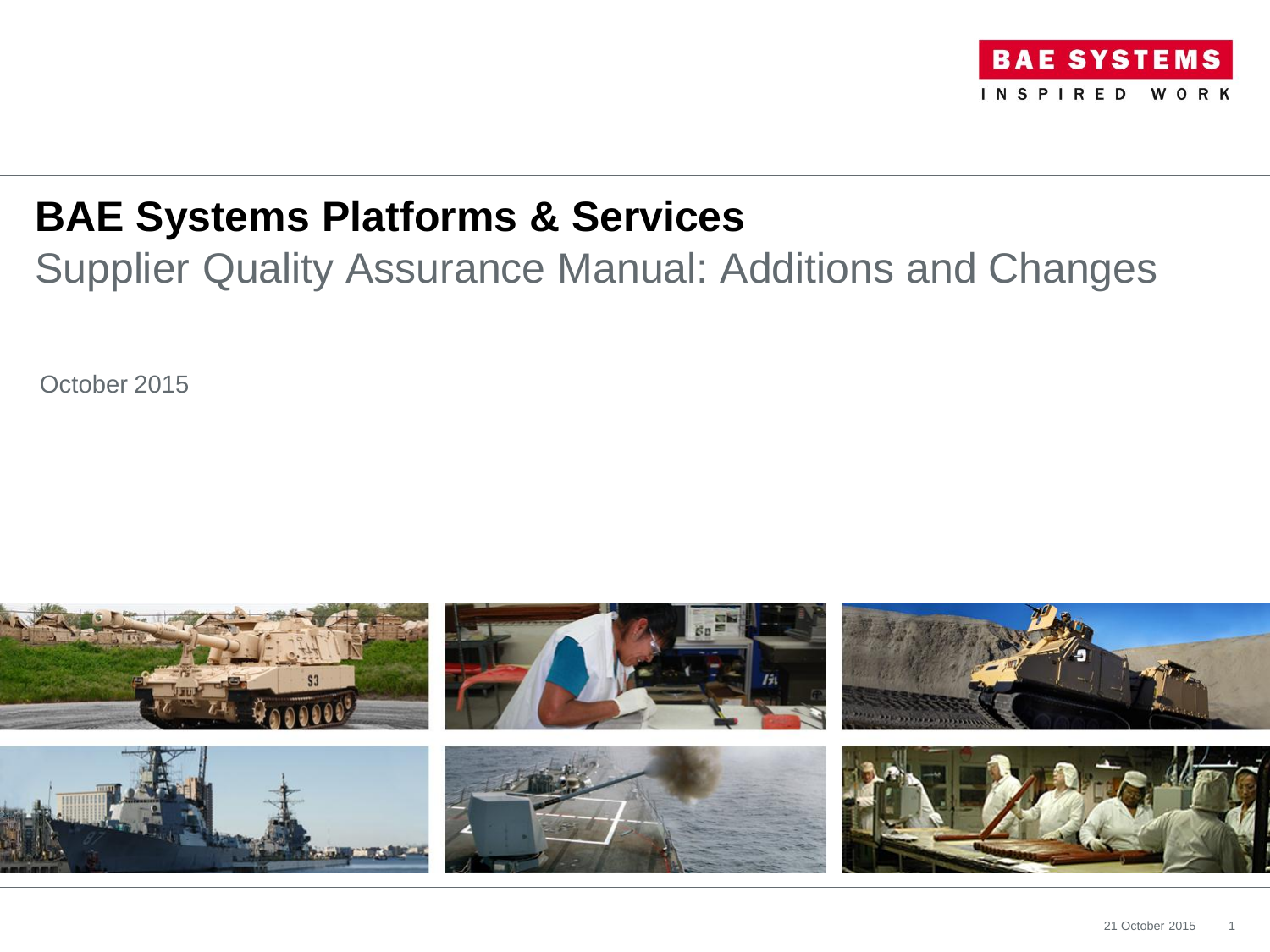

### **SQAM Addition**

### **7.1.2 Chemical Agent Resistant Coating (CARC) Processing**

• Processing of CARC-finished parts/assemblies shall be performed only by a BAE Systems approved supplier. Parts received which are not finished by an approved supplier may be rejected and may be subject to rework by an approved supplier at the supplier's expense.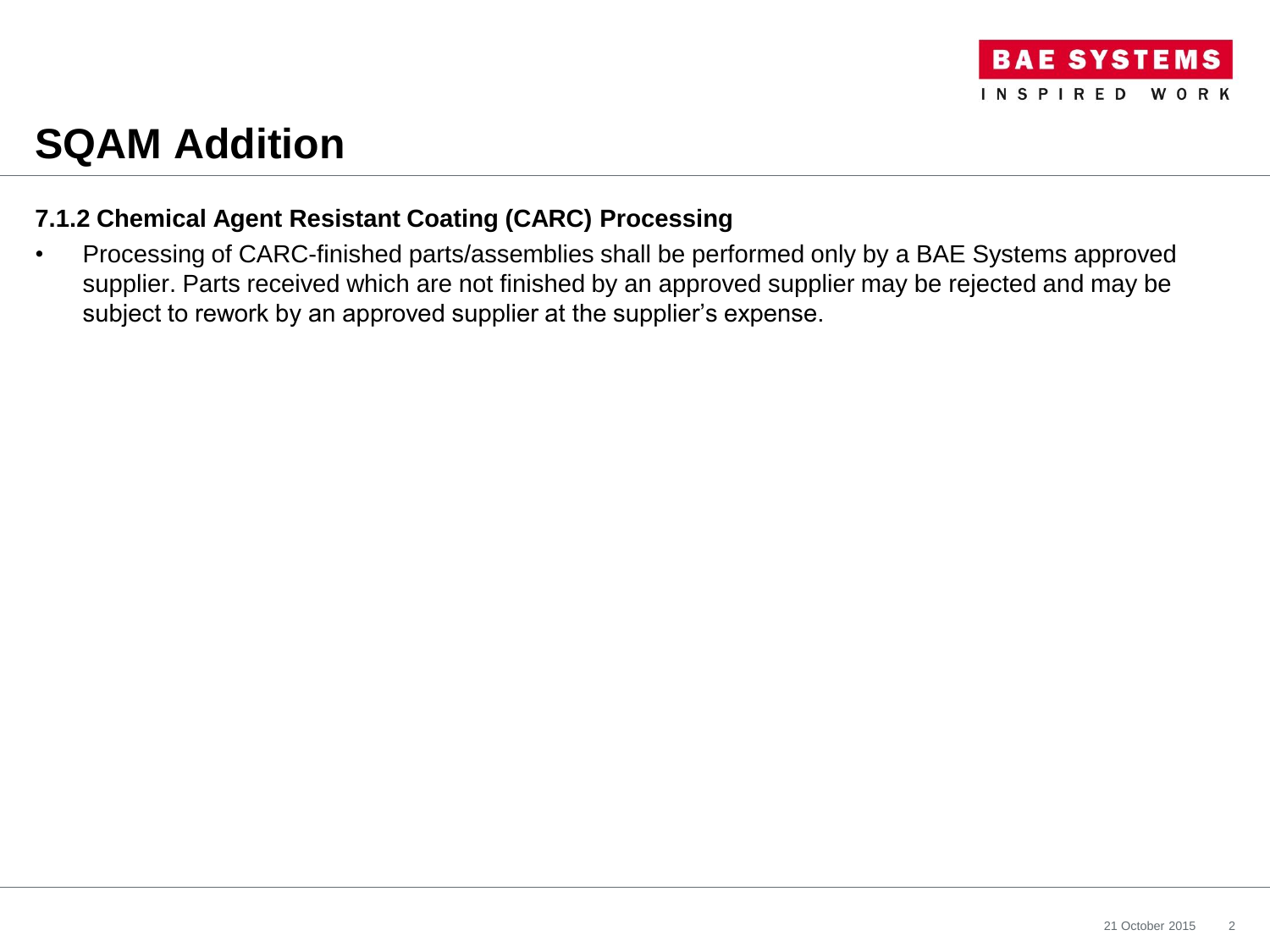## **SQAM Changes**

Rev 04:

#### **7.2 Part Identification Marking**

The Supplier shall assure that Items are legibly marked in accordance with drawing requirements and the requirements of the Purchasing Agreement. Marking shall be legible after all finishing processes are completed.

#### Rev 05:

#### **7.2 Part Identification Marking**

The Supplier shall ensure that Items are legibly marked in accordance with drawing requirements and the requirements of the Purchasing Agreement**. Identification is required for any part that does not have an identification requirement referenced on either the drawing/specification. The identification method is to be determined by the supplier, must contain part number and change level and the identification process cannot affect form, fit or function of the part.** Marking shall be legible after all finishing processes are completed.

--------------------------------------------------------------------------------------------------------------------------------------------------------------------------

The verbiage in **green** has been added